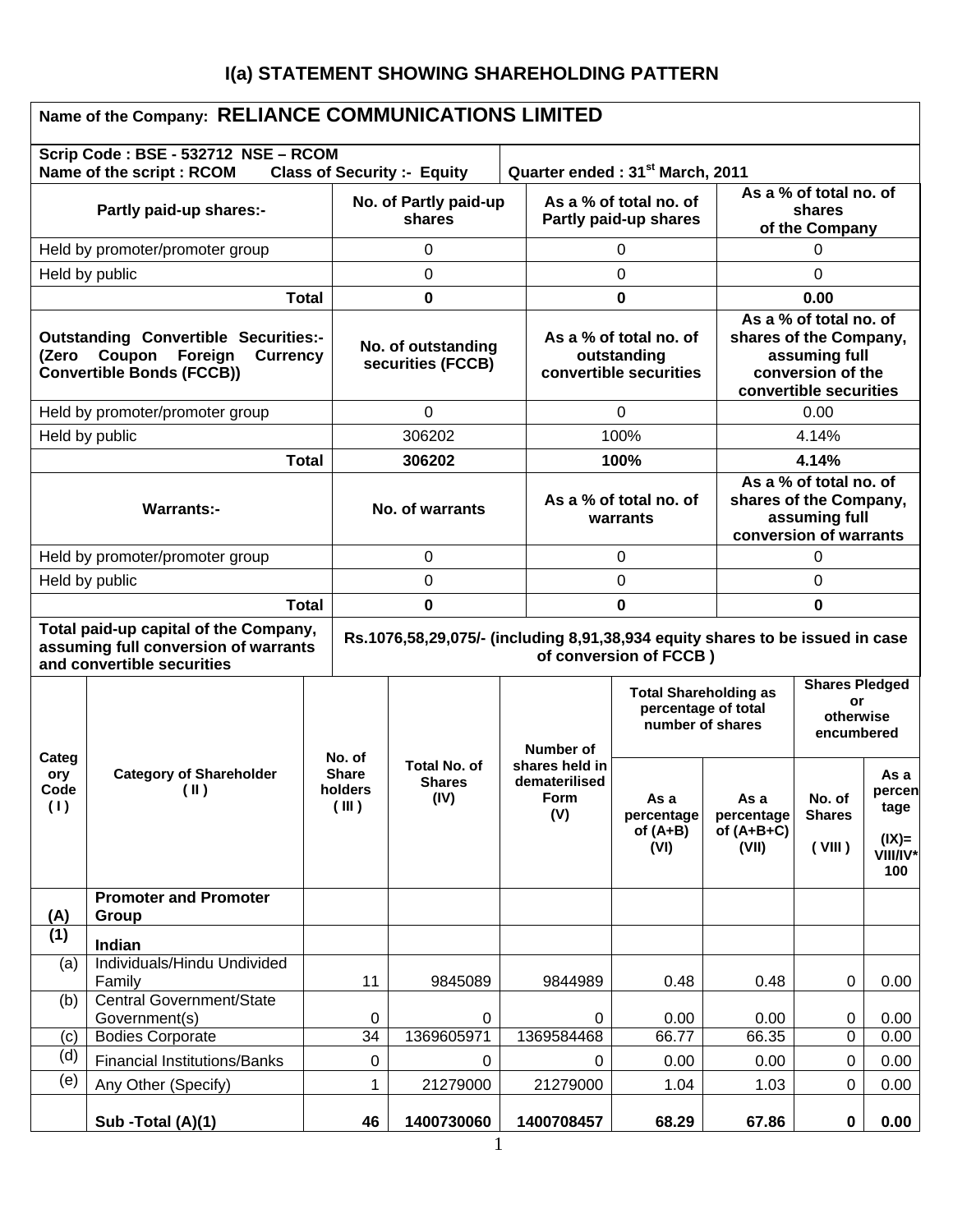| (2)            | Foreign                                                     |                  |            |               |              |              |                  |              |
|----------------|-------------------------------------------------------------|------------------|------------|---------------|--------------|--------------|------------------|--------------|
| (a)            | Individuals(Non-Resident                                    |                  |            |               |              |              |                  |              |
|                | Individuals/ Foreign<br>Individuals)                        | 0                | 0          | 0             | 0.00         | 0.00         | 0                | 0.00         |
| (b)            | <b>Bodies Corporate</b>                                     | 0                | 0          | 0             | 0.00         | 0.00         | 0                | 0.00         |
| (c)            | Institutions                                                | 0                | 0          | 0             | 0.00         | 0.00         | $\mathbf 0$      | 0.00         |
| (d)            | Any Other (Specify)                                         | 0                | 0          | $\mathbf 0$   | 0.00         | 0.00         | $\mathbf 0$      | 0.00         |
|                |                                                             |                  |            |               |              |              |                  |              |
|                | Sub -Total (A)(2)<br><b>Total Shareholding of</b>           | $\bf{0}$         | $\pmb{0}$  | 0             | 0.00         | 0.00         | $\pmb{0}$        | 0.00         |
|                | <b>Promoter and Promoter</b><br>Group (A)=(A)(1)+(A)(2)     | 46               | 1400730060 | 1400708457    | 68.29        | 67.86        | $\mathbf 0$      | 0.00         |
| (B)            | <b>Public Shareholding</b>                                  |                  |            |               |              |              | N.A.             | N.A.         |
| (1)            | <b>Institutions</b>                                         |                  |            |               |              |              | N.A.             | N.A.         |
| (a)            | Mutual Funds /UTI                                           | 221              | 17002593   | 16576678      | 0.83         | 0.82         | $\mathbf 0$      | 0.00         |
| (b)            | <b>Financial Institutions/Banks</b>                         | 381              | 5202566    | 5084826       | 0.26         | 0.26         | $\mathbf 0$      | 0.00         |
| (c)            | Central Government/State                                    |                  |            |               |              |              |                  |              |
| (d)            | Government(s)                                               | 62               | 985325     | 104026        | 0.05         | 0.05         | 0                | 0.00         |
| (e)            | Venture Capital Funds                                       | $\mathbf 0$      | 0          | $\Omega$      | 0.00         | 0.00         | $\mathbf 0$      | 0.00         |
| (f)            | <b>Insurance Companies</b><br>Foreign Institutional         | 29               | 163944680  | 163938601     | 7.99         | 7.94         | $\mathbf 0$      | 0.00         |
|                | Investors                                                   | 490              | 168077518  | 167954858     | 8.19         | 8.14         | 0                | 0.00         |
| (g)            | Foreign Venture Capital                                     |                  |            |               |              |              |                  |              |
| (h)            | Investors<br>Any Other (Specify)                            | 0<br>$\mathbf 0$ | 0<br>0     | 0<br>$\Omega$ | 0.00<br>0.00 | 0.00<br>0.00 | 0<br>0           | 0.00<br>0.00 |
|                |                                                             |                  |            |               |              |              |                  |              |
|                | Sub -Total (B)(1)                                           | 1183             | 355212682  | 353658989     | 17.32        | 17.21        | $\mathbf 0$      | 0.00         |
| (2)            | <b>Non-Institutions</b>                                     |                  |            |               |              |              | N.A.             | N.A.         |
| (a)            | <b>Bodies Corporate</b>                                     | 8263             | 40553830   | 39890231      | 1.98         | 1.96         | $\mathbf 0$      | 0.00         |
| (b)            | Individuals<br>i. Individual<br>shareholders                |                  |            |               |              |              |                  |              |
|                | holding<br>nominal                                          |                  |            |               |              |              |                  |              |
|                | sharecapital<br>to<br>up                                    |                  |            |               |              |              |                  |              |
|                | Rs.1Lakh.<br>shareholders<br>ii.<br>Individual              | 2068764          | 220602401  | 177924878     | 10.75        | 10.70        | 0                | 0.00         |
|                | holding<br>nominal                                          |                  |            |               |              |              |                  |              |
|                | sharecapital in excess of                                   |                  |            |               |              |              |                  |              |
|                | Rs.1Lakh.                                                   | 196              | 19177139   | 18666178      | 0.93         | 0.93         | $\pmb{0}$        | 0.00         |
| (c)            | Any Other (Specify)                                         | 0                | $\Omega$   | $\mathbf 0$   | 0.00         | 0.00         | $\mathbf 0$      | 0.00         |
| $\mathbf{1}$   | NRIs/OCBs                                                   | 20363            | 14947068   | 11352909      | 0.73         | 0.72         | $\pmb{0}$        | 0.00         |
|                | Sub - Total (B)(2)                                          | 2097586          | 295280438  | 247834196     | 14.40        | 14.31        | 0                | 0.00         |
|                | <b>Total Public Shareholding</b>                            |                  |            |               |              |              |                  |              |
|                | $B=(B)(1)+(B)(2)$                                           | 2098769          | 650493120  | 601493185     | 31.71        | 31.52        | $\boldsymbol{0}$ | 0.00         |
|                | TOTAL $(A) + (B)$                                           | 2098815          | 2051223180 | 2002201642    | 100.00       | 99.38        | N.A.             | N.A.         |
| (C)            | <b>Shares held by Custodians</b><br>against<br>which<br>and |                  |            |               |              |              |                  |              |
|                | Depository Receipts have                                    |                  |            |               |              |              |                  |              |
|                | been issued                                                 | 1                | 12803701   | 12803701      | <b>N.A.</b>  | 0.62         | N.A.             | N.A.         |
| 1              | <b>Promoter and Promoter</b><br>Group                       | 0                | 0          | $\mathbf 0$   | 0.00         | 0.00         | $\mathbf 0$      | 0.00         |
| $\overline{2}$ | <b>Public</b>                                               | 1                | 12803701   | 12803701      | 0.00         | 0.62         | $\mathbf 0$      | 0.00         |
|                |                                                             |                  |            |               |              |              |                  |              |
|                | GRAND TOTAL(A)+(B)+(C)                                      | 2098 816         | 2064026881 | 2015005343    | 100.00       | 100.00       | $\pmb{0}$        | $\mathbf 0$  |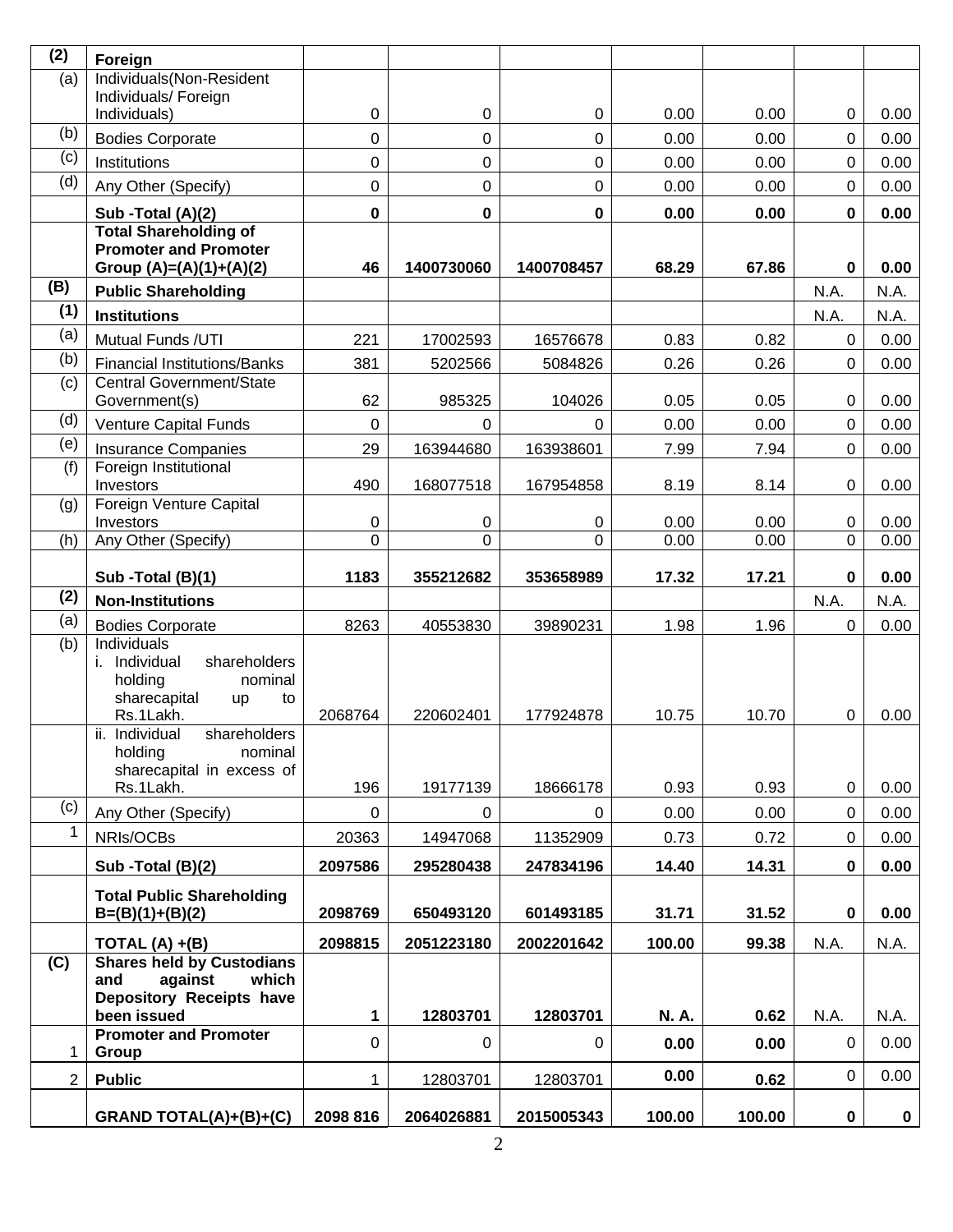| I(b)                | Statement showing shareholding of persons belonging to the category "Promoter and Promoter Group" |                        |                                                                |                      |                                    |                                                                                |  |  |
|---------------------|---------------------------------------------------------------------------------------------------|------------------------|----------------------------------------------------------------|----------------------|------------------------------------|--------------------------------------------------------------------------------|--|--|
|                     |                                                                                                   |                        | <b>Total shares held</b>                                       |                      |                                    | <b>Shares Pledged or otherwise</b><br>encumbered                               |  |  |
| <b>Sr No</b><br>(1) | Name of the shareholder<br>$(\parallel)$                                                          | <b>Number</b><br>(III) | As a % of<br><b>Grand total</b><br>$(A)+(B)$<br>$+(C)$<br>(IV) | <b>Number</b><br>(V) | As a $%$<br>(VI)=(V)/(III)*<br>100 | As a % of<br>grand total<br>$(A)+(B)+(C)$<br>of Sub-<br>clause (I)(a)<br>(VII) |  |  |
| 1                   | <b>AAA Communication Private Limited</b>                                                          | 723110172              | 35.04                                                          | $\Omega$             | 0.00                               | 0.00                                                                           |  |  |
| $\overline{2}$      | <b>AAA Industries Private Limited</b>                                                             | 300000000              | 14.53                                                          | $\mathbf 0$          | 0.00                               | 0.00                                                                           |  |  |
| 3                   | ADA Enterprises and Ventures Private<br>Limited                                                   | 300000000              | 14.53                                                          | $\mathbf 0$          | 0.00                               | 0.00                                                                           |  |  |
| 4                   | Hansdhwani Trading Company Pvt. Ltd                                                               | 40                     | 0.00                                                           | $\mathbf 0$          | 0.00                               | 0.00                                                                           |  |  |
| 5                   | Shri Jaianmol A. Ambani                                                                           | 1669759                | 0.08                                                           | $\mathbf 0$          | 0.00                               | 0.00                                                                           |  |  |
| 6                   | Mast Jaianshul A. Ambani (through Father<br>and natural guardian Shri Anil D. Ambani)             | 100                    | 0.00                                                           | $\Omega$             | 0.00                               | 0.00                                                                           |  |  |
| 7                   | Reliance ADA Group Trustees Private<br>Limited - Trustees of RCOM ESOS Trust                      | 21279000               | 1.03                                                           | $\Omega$             | 0.00                               | 0.00                                                                           |  |  |
| 8                   | <b>Reliance Capital Limited</b>                                                                   | 8441758                | 0.41                                                           | $\Omega$             | 0.00                               | 0.00                                                                           |  |  |
| 9                   | Shrikrishna Tradecom LLP                                                                          | 1500000                | 0.07                                                           | $\mathbf 0$          | 0.00                               | 0.00                                                                           |  |  |
| 10                  | Shreeji Comtrade LLP                                                                              | 1500000                | 0.07                                                           | $\overline{0}$       | 0.00                               | 0.00                                                                           |  |  |
| 11                  | Reliance Innoventures Private Limited                                                             | 11529001               | 0.56                                                           | $\mathbf 0$          | 0.00                               | 0.00                                                                           |  |  |
| 12                  | Shri Anil D. Ambani                                                                               | 1859171                | 0.09                                                           | $\overline{0}$       | 0.00                               | 0.00                                                                           |  |  |
| 13                  | Smt. Kokila D. Ambani                                                                             | 4665227                | 0.23                                                           | $\mathbf 0$          | 0.00                               | 0.00                                                                           |  |  |
| 14                  | Smt. Tina A. Ambani                                                                               | 1650832                | 0.08                                                           | $\mathbf 0$          | 0.00                               | 0.00                                                                           |  |  |
| 15                  | Technologies<br><b>Solaris</b><br>Private<br>Information<br>Limited                               | 850000                 | 0.04                                                           | $\Omega$             | 0.00                               | 0.00                                                                           |  |  |
| 16                  | Sonata Investments Limited                                                                        | 22675000               | 1.10                                                           | $\mathbf 0$          | 0.00                               | 0.00                                                                           |  |  |
|                     | <b>TOTAL</b>                                                                                      | 1400730060             | 67.86                                                          | $\mathbf 0$          | 0.00                               | 0.00                                                                           |  |  |

#### **I(c) Statement showing shareholding of persons belonging to the category "Public" and holding more than 1% of the total number of shares**

| Sr.<br>No. | Name of the shareholder                         | No of shares | Shares as a percentage of total number of<br>shares{i.e.,Grand Total (A)+(B)+(C)<br>indicated in statement at para(I)(a) above} |
|------------|-------------------------------------------------|--------------|---------------------------------------------------------------------------------------------------------------------------------|
|            | Life Insurance Corporation of India             | 149603497    | 7.25                                                                                                                            |
| 2          | Ontario Teachers' Pension Plan Board-Np3A - All | 22975152     | 1.11                                                                                                                            |
|            | <b>TOTAL</b>                                    | 172578649    | 8.36                                                                                                                            |

## **I(d) Statement showing details of locked -in shares**

| Sr.<br>No. | Name of the shareholder | Category of<br>shareholders<br>(Promoters/<br>Public) | No of<br>locked-in<br>shares | Locked-in shares as a<br>percentage of total number of<br>shares{i.e., Grand Total<br>$(A)+(B)+(C)$ indicated in<br>statement at para(I)(a) above} |
|------------|-------------------------|-------------------------------------------------------|------------------------------|----------------------------------------------------------------------------------------------------------------------------------------------------|
|            | Nil                     | N.A.                                                  | N.A.                         | ---                                                                                                                                                |
|            | Total                   |                                                       |                              |                                                                                                                                                    |